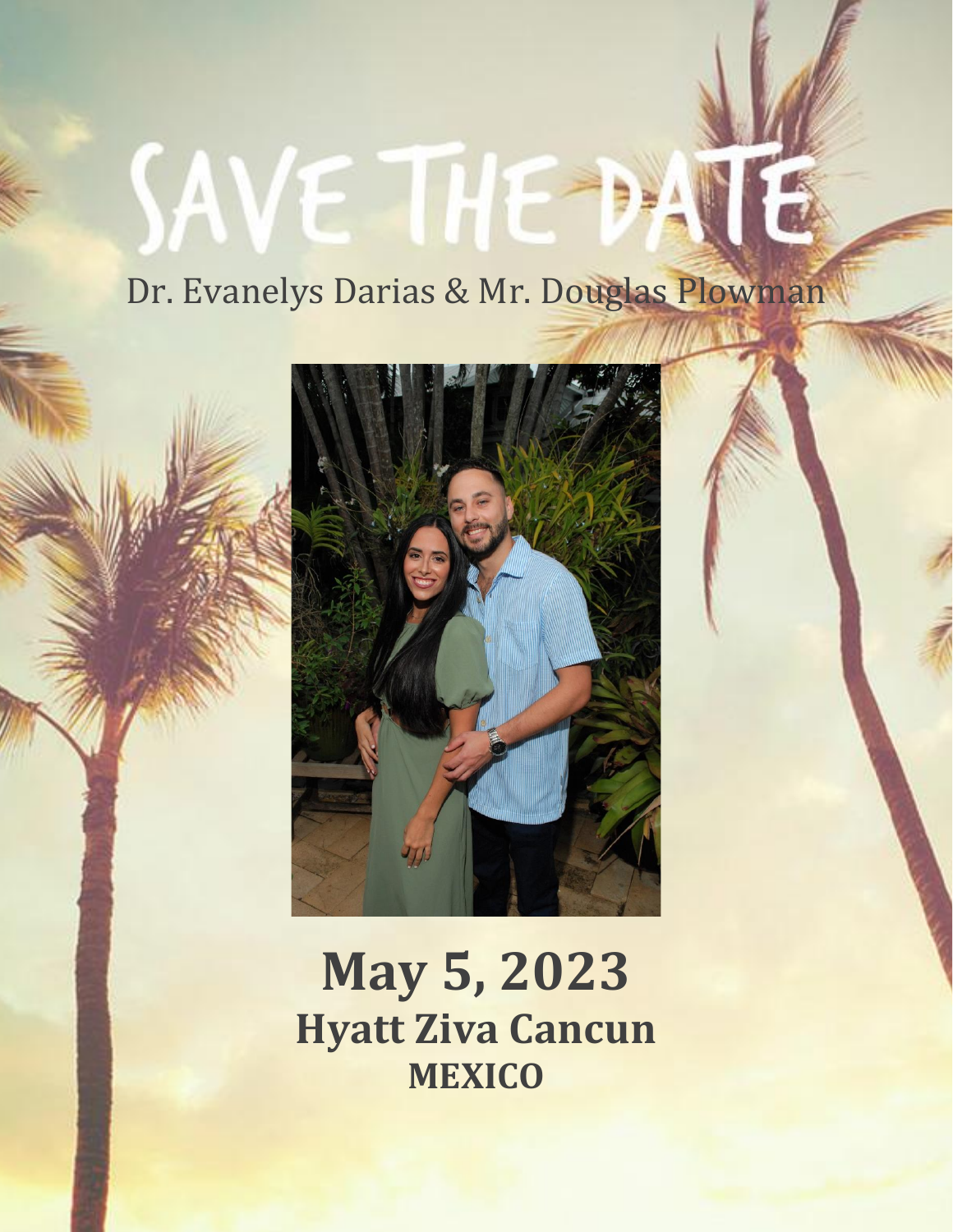

#### **TO RESERVE YOUR ROOM CLICK THE LINK BELOW:** [RESERVATION LINK](https://www.vacationcrm.com/IFrameRegistration/Group?lookupid=f04af814-d522-4b01-b822-4cdfa9b048e2&groupid=ba6b930a-821e-4cb6-adab-a426921ca719)

\_\_\_\_\_\_\_\_\_\_\_\_\_\_\_\_\_\_\_\_\_\_\_\_\_\_\_\_\_\_\_\_\_\_\_\_\_\_\_\_\_\_\_\_\_\_\_\_\_\_\_\_\_\_\_\_\_\_\_\_\_\_\_\_\_\_\_\_\_\_\_\_\_\_\_\_\_\_\_\_\_\_\_\_\_\_\_\_\_\_\_\_\_\_\_\_\_\_\_\_\_\_\_\_\_\_\_\_\_\_\_\_\_\_\_\_ Our travel concierge is Danialle Natale



Travel the WORLD with US' Phone: 1-877-943-8282 Ext 26 Email: [Danialle@beachbumvacation.com](mailto:Danialle@beachbumvacation.com) **For a faster response, please email Danialle.**

#### **To ensure accuracy, bookings must be made via our online form here:** [RESERVATION LINK](https://www.vacationcrm.com/IFrameRegistration/Group?lookupid=f04af814-d522-4b01-b822-4cdfa9b048e2&groupid=ba6b930a-821e-4cb6-adab-a426921ca719) **Reservations cannot be made via phone.**

**Rates below are all inclusive and are reserved only for guests of Evanelys & Douglas' Wedding!** Evanelys & Douglas have blocked off rooms for their wedding guests. They would like to encourage all their guests to book with Beach Bum Vacation. You must book your room directly with **Beach Bum Danialle** to ensure that you will receive wedding guest rates, be included on the guest list, all your travel arrangements are taken care of and you'll be included in all events for the wedding. **Space is limited so make sure to reserve your room early!**

\*ALL-INCLUSIVE\*

\* Rates are based on travel between May 2 – 7, 2023 for a minimum of 3 nights and are PER PERSON (pp) \*

#### **Hyatt Ziva Cancun**

**Travel Window May 2 – 7, 2023**

#### **Prices are PER PERSON and do not include airfare**

| <b>Club Ocean Front King - Prices are per person (PP)</b> |                  |                  |                  |                  |                  |  |
|-----------------------------------------------------------|------------------|------------------|------------------|------------------|------------------|--|
|                                                           | 3 Night PP Total | 4 Night PP Total | 5 Night PP Total | 6 Night PP Total | 7 Night PP Total |  |
| Single Occupancy                                          | \$1,716.09       | \$2,278.12       | \$2,840.15       | \$3,402.18       | \$3,964.21       |  |
| Double Occupancy                                          | \$954.63         | \$1,262.84       | \$1,571.05       | \$1,879.26       | \$2,187.47       |  |
| Triple Occupancy                                          | \$764.27         | \$1,009.03       | \$1,253.79       | \$1,498.55       | \$1,743.31       |  |
| Quad Occupancy                                            | \$669.08         | \$882.11         | \$1,095.14       | \$1,308.17       | \$1,521.20       |  |
| Child 2 - 12                                              | \$274.76         | \$356.35         | \$437.94         | \$519.53         | \$601.12         |  |

| <b>Club Ocean Front Corner Suite - Prices are per person (PP)</b> |            |                                   |                  |                  |                  |  |
|-------------------------------------------------------------------|------------|-----------------------------------|------------------|------------------|------------------|--|
|                                                                   |            | 3 Night PP Total 4 Night PP Total | 5 Night PP Total | 6 Night PP Total | 7 Night PP Total |  |
| Single Occupancy                                                  | \$2,679.57 | \$3,562.76                        | \$4,445.95       | \$5,329.14       | \$6,212.33       |  |
| Double Occupancy                                                  | \$1,436.37 | \$1,905.16                        | \$2,373.95       | \$2,842.74       | \$3,311.53       |  |
| Triple Occupancy                                                  | \$1,085.43 | \$1,437.24                        | \$1,789.05       | \$2,140.86       | \$2,492.67       |  |
| Child $2 - 12$                                                    | \$274.76   | \$356.35                          | \$437.94         | \$519.53         | \$601.12         |  |

www.BEACHBUMVACATTEN.com

"TRAVFI THE WORLD WITH US"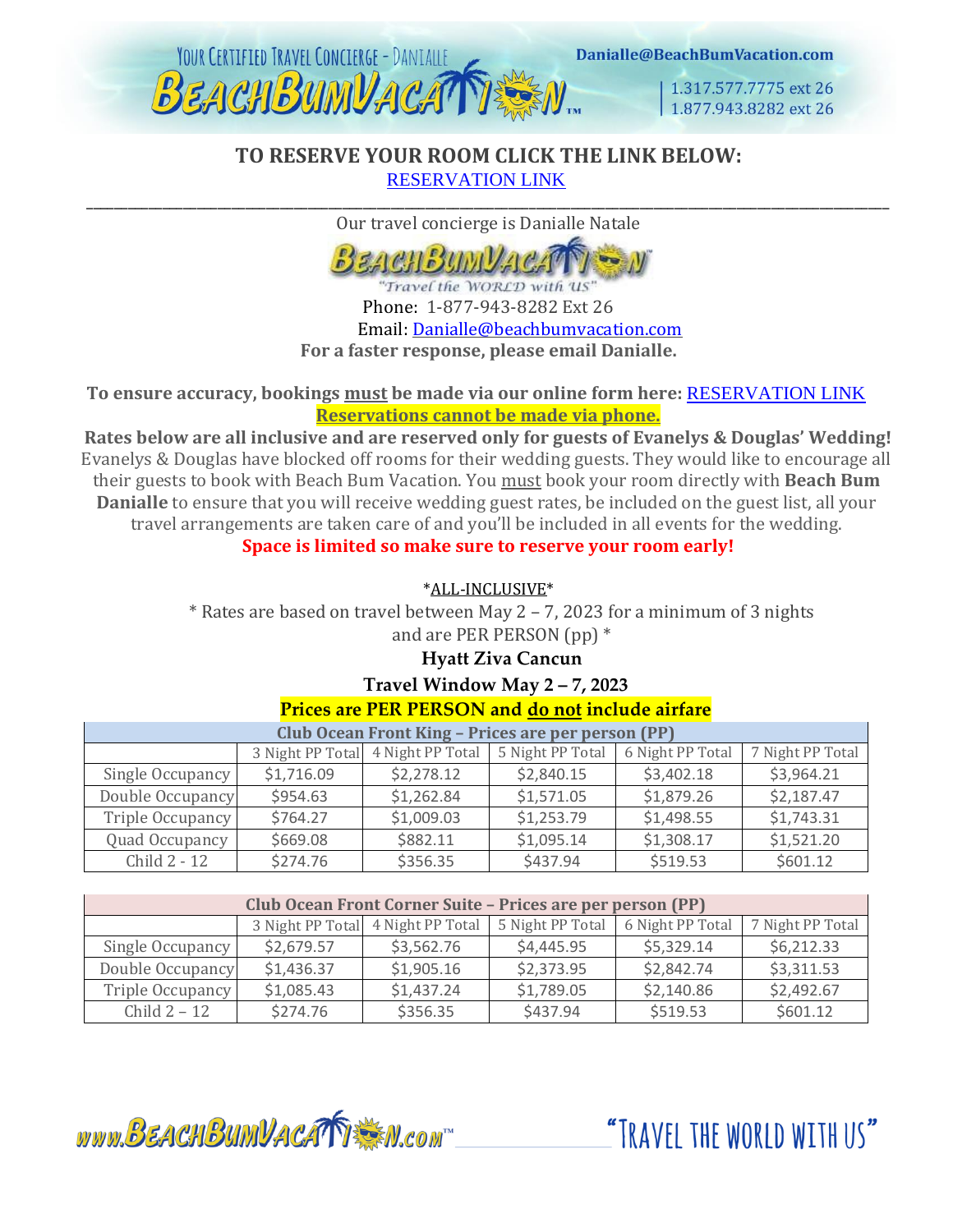#### YOUR CERTIFIED TRAVEL CONCIERGE - DANIALLE Danialle@BeachBumVacation.com **BEACHBUMVACATTESM.**

1.317.577.7775 ext 26 1.877.943.8282 ext 26

| <b>Club Ocean Front Master Suite - Prices are per person (PP)</b> |            |                                   |                  |                  |                  |  |
|-------------------------------------------------------------------|------------|-----------------------------------|------------------|------------------|------------------|--|
|                                                                   |            | 3 Night PP Total 4 Night PP Total | 5 Night PP Total | 6 Night PP Total | 7 Night PP Total |  |
| Single Occupancy                                                  | \$2,846.63 | \$3,785.51                        | \$4,724.39       | \$5,663.27       | \$6,602.15       |  |
| Double Occupancy                                                  | \$1,521.84 | \$2,019.12                        | \$2,516.40       | \$3,013.68       | \$3,510.96       |  |
| Triple Occupancy                                                  | \$1,142.41 | \$1,513.21                        | \$1,884.01       | \$2,254.81       | \$2,625.61       |  |
| Child $2 - 12$                                                    | \$274.76   | \$356.35                          | \$437.94         | \$519.53         | \$601.12         |  |

| Turquoize Ocean Front Master Suite King - Adults Only - Prices are per person (PP) |            |                                   |                  |                  |                  |  |
|------------------------------------------------------------------------------------|------------|-----------------------------------|------------------|------------------|------------------|--|
|                                                                                    |            | 3 Night PP Total 4 Night PP Total | 5 Night PP Total | 6 Night PP Total | 7 Night PP Total |  |
| Single Occupancy                                                                   | \$1,894.80 | \$2,516.40                        | \$3,138.00       | \$3,759.60       | \$4,381.20       |  |
| Double Occupancy                                                                   | \$1,043.99 | \$1,381.99                        | \$1,719.99       | \$2,057.99       | \$2,395.99       |  |
| Triple Occupancy                                                                   | \$823.84   | \$1,088.45                        | \$1,353.06       | \$1,617.67       | \$1,882.28       |  |

| Presidential Suite - Prices are per person (PP) |                  |                  |                  |                  |                  |  |
|-------------------------------------------------|------------------|------------------|------------------|------------------|------------------|--|
|                                                 | 3 Night PP Total | 4 Night PP Total | 5 Night PP Total | 6 Night PP Total | 7 Night PP Total |  |
| Single Occupancy                                | \$6,584.00       | \$8,768.67       | \$10,953.34      | \$13,138.01      | \$15,322.68      |  |
| Double Occupancy                                | \$3,386.64       | \$4,505.52       | \$5,624.40       | \$6,743.28       | \$7,862.16       |  |
| Triple Occupancy                                | \$2,385.61       | \$3,170.81       | \$3,956.01       | \$4,741.21       | \$5,526.41       |  |
| Quad Occupancy                                  | \$1,885.09       | \$2,503.45       | \$3,121.81       | \$3,740.17       | \$4,358.53       |  |
| Quint Occupancy                                 | \$1,584.78       | \$2,103.04       | \$2,621.30       | \$3,139.56       | \$3,657.82       |  |
| Sext Occupancy                                  | \$1,384.58       | \$1,836.11       | \$2,287.64       | \$2,739.17       | \$3,190.70       |  |
| Child $2 - 12$                                  | \$274.76         | \$356.35         | \$437.94         | \$519.53         | \$601.12         |  |

Single Occupancy: 1 adult per room

Double Occupancy: 2 adults per room (EXAMPLE: Double Occupancy cost x 2 for room total)

Triple Occupancy: 3 adults per room

Quad Occupancy: 4 adults per room

\*\*CHILD RATES ONLY APPLY WHEN BOOKING A ROOM WITH 2 PAYING ADULTS\*\* \*\*\*If you would like a different room category and/or travel dates, please inquire with Danialle as soon as possible as they are based on availability at the time of booking\*\*\*

#### **WHAT'S INCLUDED?**

Transportation to/from the resort, accommodations as selected, all meals, unlimited alcoholic and non-alcoholic beverages, in-room mini-bar with beer, water, soft drinks (re-stocked once a day), daily and nightly activity program, non-motorized water sports, live music and shows, fitness center, taxes and gratuities all included.

\*Please fill in the Reservatation form with information as it appears on your passport to secure your room!

#### [RESERVATION LINK](https://www.vacationcrm.com/IFrameRegistration/Group?lookupid=f04af814-d522-4b01-b822-4cdfa9b048e2&groupid=ba6b930a-821e-4cb6-adab-a426921ca719)

\*\*\*\*All reservations MUST to be made by February 15, 2023. \*\*\*\***Space is limited so reserve your room early!**

www.BEACHBUMVACATTEN.com

"TRAVEL THE WORLD WITH US"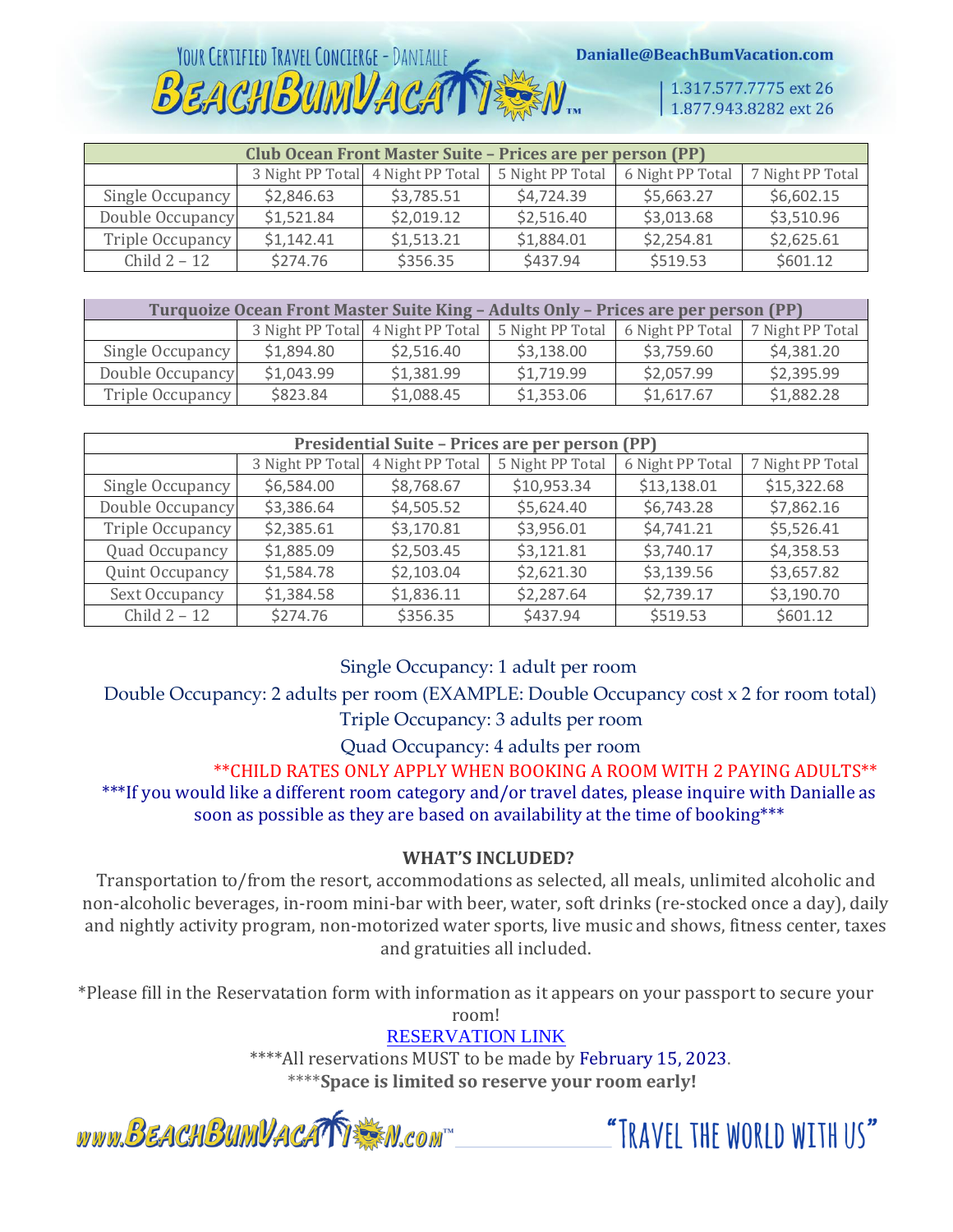

\*NOTE: Rates above do NOT include airfare. Inquire with Danialle@beachbumvacation.com for up-to-date airfare rates into Cancun for your dates of travel.

#### **\*\*\* Process of Booking** \*\*\*

- ❖ Determine your travel dates & who you'll be sharing a room with then click on the secure Reservation Link and fill in your information: [RESERVATION LINK](https://www.vacationcrm.com/IFrameRegistration/Group?lookupid=f04af814-d522-4b01-b822-4cdfa9b048e2&groupid=ba6b930a-821e-4cb6-adab-a426921ca719)
- ❖ If you have frequent flyer miles or airline credit vouchers Danialle is NOT able to book your flight. You must do so directly with the airline.

❖ Determine if you want travel protection. It's highly recommended! Travel insurance rates are determined by the travelers state of residence, age and total trip cost. Please inquire with Beach Bum Danialle for a quote once you have decided on your package.

#### **You will need to indicate on the form if you accept or decline TRIP INSURANCE.**

PLEASE NOTE: Insurance is due at the time of making your initial deposit. Insurance CANNOT be added after initial deposit is made. **I strongly encourage you to purchase travel protection.**

#### **DOWN PAYMENT OPTIONS:**

1) **Room Only**: It's just \$150 per person to book just the room. 2) **Room with insurance**: It's just \$150 per person + the cost of insurance 3) **Room and flights without insurance**: It's \$150 per person + total airfare cost. 4) **Room and flights with insurance**: It's just \$150 per person + total airfare cost + the cost of insurance

❖ **After the down payment is made the final balance is due February 15, 2023. NO EXCEPTIONS**

#### **Late fees may apply to any payments made after February 15, 2023**

❖ Once you place your reservation and your payment has been applied you will receive a confirmation invoice/itinerary for your trip!

#### **\*\*\* Important Travel & Booking Information \*\*\***

When should I book?: As soon as possible for the best flight schedules and perks for being a part of Evanelys & Douglas' Wedding Group!

\*IMPORTANT! -- Airfare WILL fluctuate depending on availability at time you make your reservation, please make your payment with Danialle as soon as possible to ensure the lowest rate and best flight time options. The best schedules to Cancun (airport code CUN) fill up quickly so please contact her soon to make your reservation.

www.BEACHBUMVACATTEN.com

"TRAVFI THE WORLD WITH US"